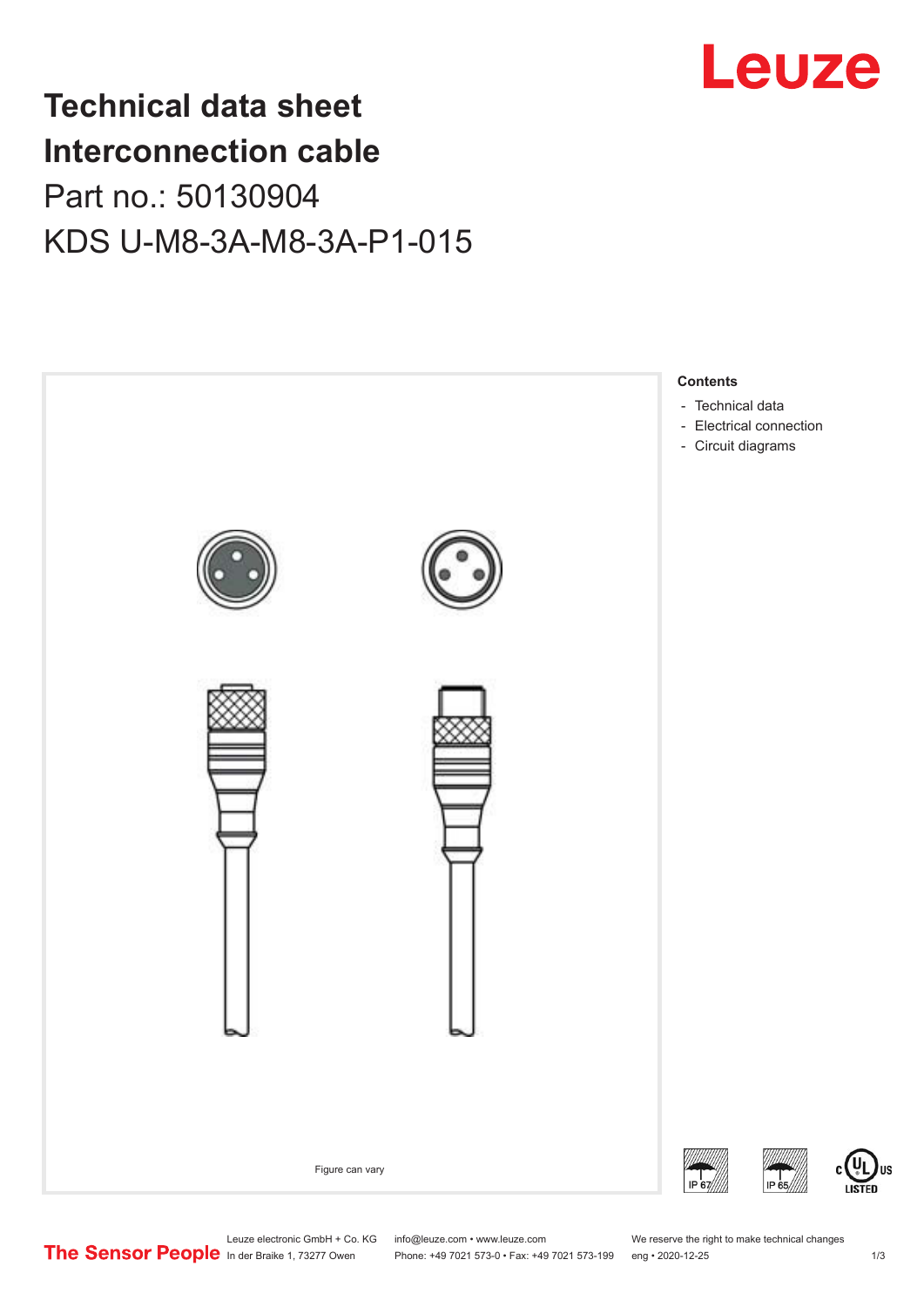## <span id="page-1-0"></span>**Technical data**

#### **Connection**

| <b>Connection 1</b>                                    |                                                                                                                                                                                                                                |
|--------------------------------------------------------|--------------------------------------------------------------------------------------------------------------------------------------------------------------------------------------------------------------------------------|
| <b>Type of connection</b>                              | Connector                                                                                                                                                                                                                      |
| <b>Thread size</b>                                     | M <sub>8</sub>                                                                                                                                                                                                                 |
| <b>Type</b>                                            | Female                                                                                                                                                                                                                         |
| No. of pins                                            | 3-pin                                                                                                                                                                                                                          |
| Version                                                | Axial                                                                                                                                                                                                                          |
|                                                        |                                                                                                                                                                                                                                |
| <b>Connection 2</b>                                    |                                                                                                                                                                                                                                |
| <b>Type of connection</b>                              | Connector                                                                                                                                                                                                                      |
| <b>Thread size</b>                                     | M <sub>8</sub>                                                                                                                                                                                                                 |
| <b>Type</b>                                            | Male                                                                                                                                                                                                                           |
| No. of pins                                            | 3-pin                                                                                                                                                                                                                          |
| Version                                                | Axial                                                                                                                                                                                                                          |
|                                                        |                                                                                                                                                                                                                                |
| <b>Cable properties</b><br><b>Number of conductors</b> | 3 Piece(s)                                                                                                                                                                                                                     |
| Wire cross section                                     | $0.25$ mm <sup>2</sup>                                                                                                                                                                                                         |
| <b>AWG</b>                                             | 24                                                                                                                                                                                                                             |
| Sheathing color                                        | <b>Black</b>                                                                                                                                                                                                                   |
| Shielded                                               | No                                                                                                                                                                                                                             |
| Silicone-free                                          | Yes                                                                                                                                                                                                                            |
| Cable design                                           | Interconnection cable                                                                                                                                                                                                          |
| Cable diameter (external)                              | $4.3 \text{ mm}$                                                                                                                                                                                                               |
| Cable length                                           | 1,500 mm                                                                                                                                                                                                                       |
| <b>Sheathing material</b>                              | <b>PUR</b>                                                                                                                                                                                                                     |
| <b>Wire insulation</b>                                 | <b>PUR</b>                                                                                                                                                                                                                     |
| <b>Traverse rate</b>                                   | Max. 3.3 m/s with horiz. traverse path of                                                                                                                                                                                      |
|                                                        | 5m and and max acceleration of 5m/s <sup>2</sup>                                                                                                                                                                               |
| Suitability for drag chains                            | Yes                                                                                                                                                                                                                            |
| Properties of the outer sheathing                      | Free of CFC, cadmium, silicone, halogen<br>and lead, matt, low-adhesion, abrasion-<br>resistant, easily machine-processable                                                                                                    |
| Resistance of the outer sheathing                      | Hydrolysis and microbe resistant, good<br>oil, gasoline and chemical resistance in<br>accordance with VDE 0472 part 803 test<br>B. flame retardant in accordance with UL<br>1581 VW1 / CSA FT1 / IEC 60332-1.<br>IEC 60332-2-2 |
| <b>Torsion suitability</b>                             | $\pm 180^\circ$ / m (max. 2 mio. cycles with 35<br>cycles / min)                                                                                                                                                               |

## **Leuze**

### **Mechanical data**

| <b>Width across flats</b>                                       | $9 \text{ mm}$           |
|-----------------------------------------------------------------|--------------------------|
| Net weight                                                      | 45 a                     |
| <b>Bending cycles</b>                                           | 5,000,000 Piece(s)       |
| Bending radius, flexible laying, min.                           | Min. 10 x cable diameter |
| Bending radius, stationary laying, min. Min. 5 x cable diameter |                          |

### **Environmental data**

| Ambient temperature, operation,<br>flexible use   | $-2580 °C$ |
|---------------------------------------------------|------------|
| Ambient temperature, operation,<br>stationary use | $-4080 °C$ |
| <b>Certifications</b>                             |            |
| Degree of protection                              | IP 65      |

| Degree of protection  | IP 65   |
|-----------------------|---------|
|                       | IP 67   |
| <b>Certifications</b> | c UL US |

#### **Classification**

| <b>Customs tariff number</b> | 85444290 |
|------------------------------|----------|
| eCl@ss 5.1.4                 | 27279201 |
| eCl@ss 8.0                   | 27279218 |
| eCl@ss 9.0                   | 27060311 |
| eCl@ss 10.0                  | 27060311 |
| eCl@ss 11.0                  | 27060311 |
| <b>ETIM 5.0</b>              | EC001855 |
| <b>ETIM 6.0</b>              | EC001855 |
| <b>ETIM 7.0</b>              | EC001855 |

## **Electrical connection**

## **Connection 1**

| Type of connection | Connector      |
|--------------------|----------------|
| <b>Thread size</b> | M <sub>8</sub> |
| <b>Type</b>        | Female         |
| No. of pins        | $3 - pin$      |
| Version            | Axial          |

#### **Connection 2**

| Type of connection | Connector |
|--------------------|-----------|
| <b>Thread size</b> | M8        |
| <b>Type</b>        | Male      |
| No. of pins        | $3 - pin$ |
| Version            | Axial     |
|                    |           |